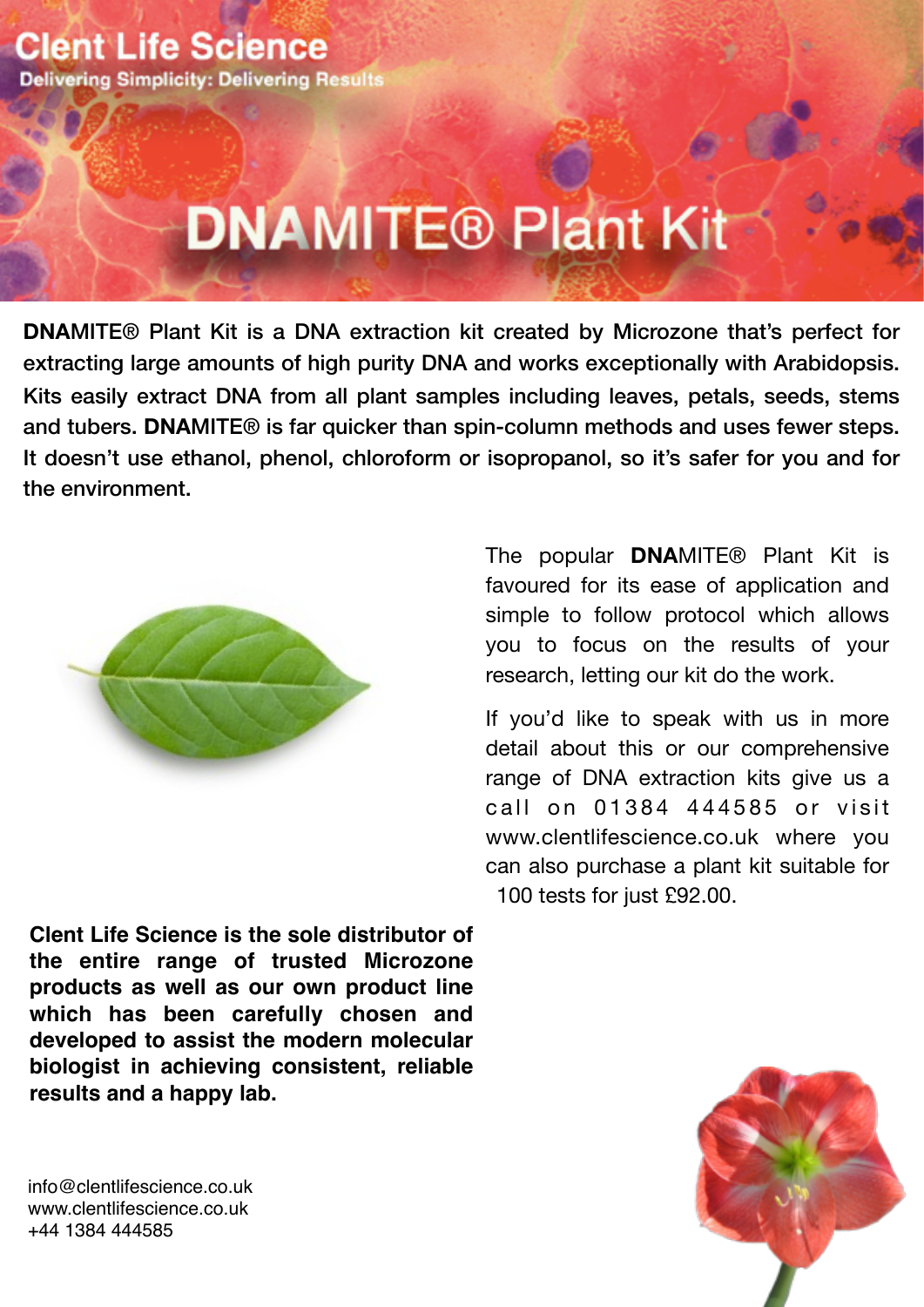# **Straightforward, Easy to Follow Protocol**

## **Arabidopsis:**

Place 1 or 2 inflorescences and/or a few leaves into a 1.5 ml microcentrifuge tube

#### **Any other plant:**

Place 1 to 2 cm2 of leaf material into a 1.5 ml microcentrifuge tube

## **DNA Extraction**

- Add 1 ml of Solution LA\* and grind the leaves with a pestle\*\*. Vortex the sample briefly
- Add 100 μl of Solution PA. Vortex the sample briefly
- Spin at 10,000 rpm for 5 minutes in a microfuge
- Transfer 500 μl of the supernatant into a new tube containing 500 μl of Solution CA, being careful to avoid transferring any debris. Vortex the sample briefly
- Leave on the bench for 5 minutes
- Spin in a microfuge at 13,000 rpm for 7 minutes to pellet the DNA
- Remove the supernatant with a 1 ml pipette
- Re-spin the tube briefly and remove the dregs
- Add 30 μl of 10/1 TE or Molecular Grade Water

NB: The pellet may not be visible.

• Leave for 30 minutes (or overnight) to allow the DNA to rehydrate

2 to 3 μl of a 1/10 dilution DNA prep is recommended in a 25 μl PCR of Arabidopsis For other plants dilute 1/20 and use 2 to 3 μl in a 25 μl PCR (guide only)

#### **Tips**

\* If solution LA shows a white precipitate, place bottle in warm water bath or microwave briefly until solution

becomes clear

\*\* To avoid spillage when grinding with fleshier plant material, it may be necessary to reduce the volume of

Solution LA to 800 μl or 900 μl and consequently, the volume of Solution PA to 80 μl or 90 μl respectively.

#### **Additional Information**

- Supplied as 6 bottles (2  $\times$  50 ml LA, 2  $\times$  5 ml PA & 2  $\times$ 25 ml CA)
- Store at room temperature & at +4oC

**Related Products available to purchase online**

- **MegaMixes** = Clear or blue PCR mixes for instant and accurate PCRs
- **TE** = Molecular Grade 10 mM Tris pH 7.5 & 1 mM EDTA pH 8.0
- **Just Water** = Molecular grade water in handy sizes



[info@clentlifescience.co.uk](mailto:info@clentlifescience.co.uk) www.clentlifescience.co.uk +44 1384 444585